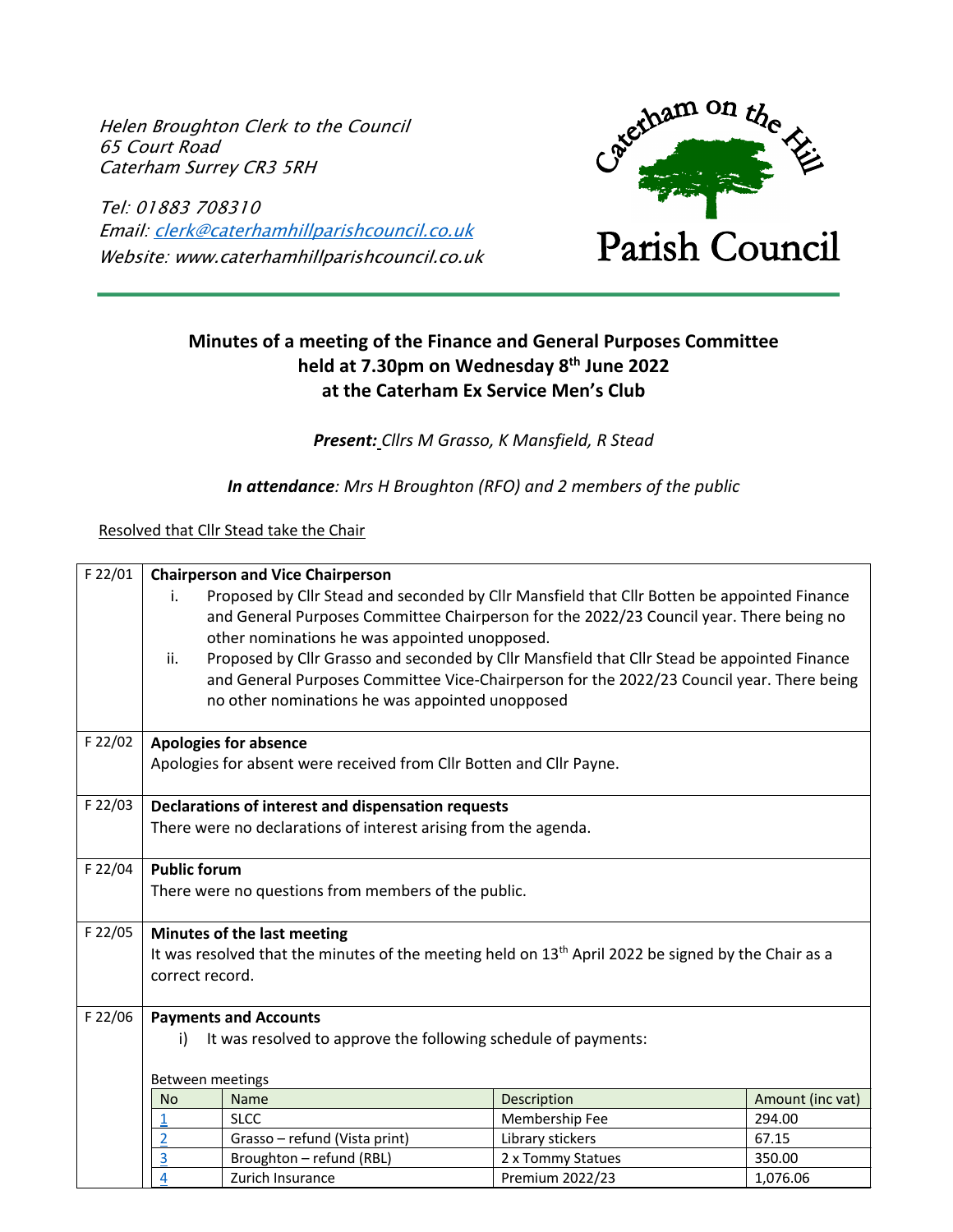|         | 5                                                                                                                                                                                                                                                                                                                                                                                                                                                                                                                                                                                                                                                                                                                                                                                                                                                                                                                       | Magic Ponies (receipt requested)                                                |                             | Family Fun Day horse riding                                                                                                                                                                        |          | 500.00           |  |  |  |
|---------|-------------------------------------------------------------------------------------------------------------------------------------------------------------------------------------------------------------------------------------------------------------------------------------------------------------------------------------------------------------------------------------------------------------------------------------------------------------------------------------------------------------------------------------------------------------------------------------------------------------------------------------------------------------------------------------------------------------------------------------------------------------------------------------------------------------------------------------------------------------------------------------------------------------------------|---------------------------------------------------------------------------------|-----------------------------|----------------------------------------------------------------------------------------------------------------------------------------------------------------------------------------------------|----------|------------------|--|--|--|
|         | $\sqrt{6}$                                                                                                                                                                                                                                                                                                                                                                                                                                                                                                                                                                                                                                                                                                                                                                                                                                                                                                              | Meetings at coffee and creams                                                   |                             | Coffees                                                                                                                                                                                            |          | 5.75             |  |  |  |
|         | $\overline{7}$                                                                                                                                                                                                                                                                                                                                                                                                                                                                                                                                                                                                                                                                                                                                                                                                                                                                                                          | Amazon                                                                          |                             | <b>Bunting</b>                                                                                                                                                                                     |          | 51.88            |  |  |  |
|         | For approval                                                                                                                                                                                                                                                                                                                                                                                                                                                                                                                                                                                                                                                                                                                                                                                                                                                                                                            |                                                                                 |                             |                                                                                                                                                                                                    |          |                  |  |  |  |
|         | <b>No</b>                                                                                                                                                                                                                                                                                                                                                                                                                                                                                                                                                                                                                                                                                                                                                                                                                                                                                                               | Name                                                                            | Description                 |                                                                                                                                                                                                    |          | Amount (inc vat) |  |  |  |
|         | $\overline{4}$                                                                                                                                                                                                                                                                                                                                                                                                                                                                                                                                                                                                                                                                                                                                                                                                                                                                                                          | <b>CJS Plants</b>                                                               | <b>High Street Planters</b> |                                                                                                                                                                                                    | 390.00   |                  |  |  |  |
|         | 5                                                                                                                                                                                                                                                                                                                                                                                                                                                                                                                                                                                                                                                                                                                                                                                                                                                                                                                       | Ivy Leaf                                                                        |                             | Hillcroft Corner maintenance                                                                                                                                                                       | 225.00   |                  |  |  |  |
|         | 6                                                                                                                                                                                                                                                                                                                                                                                                                                                                                                                                                                                                                                                                                                                                                                                                                                                                                                                       | Route 22                                                                        |                             | CCWNP domain renewal                                                                                                                                                                               | 174.00   |                  |  |  |  |
|         | 7                                                                                                                                                                                                                                                                                                                                                                                                                                                                                                                                                                                                                                                                                                                                                                                                                                                                                                                       | Nick Dance                                                                      |                             | 2021/22 Work - various                                                                                                                                                                             | 5,044.80 |                  |  |  |  |
|         | 8.                                                                                                                                                                                                                                                                                                                                                                                                                                                                                                                                                                                                                                                                                                                                                                                                                                                                                                                      | <b>TVA</b>                                                                      |                             | Membership (agenda item)                                                                                                                                                                           | 30.00    |                  |  |  |  |
|         | 9.                                                                                                                                                                                                                                                                                                                                                                                                                                                                                                                                                                                                                                                                                                                                                                                                                                                                                                                      | <b>SLCC</b>                                                                     | Membership                  |                                                                                                                                                                                                    | 234.00   |                  |  |  |  |
|         | 10.                                                                                                                                                                                                                                                                                                                                                                                                                                                                                                                                                                                                                                                                                                                                                                                                                                                                                                                     | The Westway                                                                     | 2021/22 Room Hire           |                                                                                                                                                                                                    | 500.00   |                  |  |  |  |
|         | 11.                                                                                                                                                                                                                                                                                                                                                                                                                                                                                                                                                                                                                                                                                                                                                                                                                                                                                                                     | Surrey ALC                                                                      |                             | NALC and SCAPTC subscription 2022                                                                                                                                                                  | 2489.49  |                  |  |  |  |
|         | 12.                                                                                                                                                                                                                                                                                                                                                                                                                                                                                                                                                                                                                                                                                                                                                                                                                                                                                                                     | Dogs and Daisies                                                                |                             | Final payment for wildflower verges                                                                                                                                                                |          | 1,530.00         |  |  |  |
|         | Regular payments<br>Description<br>Staff costs<br><b>HMRC</b><br>Telephone                                                                                                                                                                                                                                                                                                                                                                                                                                                                                                                                                                                                                                                                                                                                                                                                                                              |                                                                                 |                             | Amount<br>2282.19<br>1029.19<br>34.48                                                                                                                                                              |          |                  |  |  |  |
|         |                                                                                                                                                                                                                                                                                                                                                                                                                                                                                                                                                                                                                                                                                                                                                                                                                                                                                                                         | Mailchimp - monthly                                                             |                             | 8.86                                                                                                                                                                                               |          |                  |  |  |  |
|         | Telephone tfr fee                                                                                                                                                                                                                                                                                                                                                                                                                                                                                                                                                                                                                                                                                                                                                                                                                                                                                                       |                                                                                 |                             | 5.58                                                                                                                                                                                               |          |                  |  |  |  |
|         |                                                                                                                                                                                                                                                                                                                                                                                                                                                                                                                                                                                                                                                                                                                                                                                                                                                                                                                         | Resilience telephone                                                            |                             | 6.00                                                                                                                                                                                               |          |                  |  |  |  |
|         | Adobe software                                                                                                                                                                                                                                                                                                                                                                                                                                                                                                                                                                                                                                                                                                                                                                                                                                                                                                          |                                                                                 |                             | 19.97                                                                                                                                                                                              |          |                  |  |  |  |
|         | Bank fee - monthly                                                                                                                                                                                                                                                                                                                                                                                                                                                                                                                                                                                                                                                                                                                                                                                                                                                                                                      |                                                                                 |                             | 7.00                                                                                                                                                                                               |          |                  |  |  |  |
|         |                                                                                                                                                                                                                                                                                                                                                                                                                                                                                                                                                                                                                                                                                                                                                                                                                                                                                                                         | Website annual fee - WIX                                                        |                             | 66.62                                                                                                                                                                                              |          |                  |  |  |  |
|         | The following financial reports were noted:<br>ii)<br>a. Income and Expenditure as at 30 <sup>th</sup> April 2022 (appendix 1)<br>b. Net position as at 30 <sup>th</sup> April 2022<br>Reserves as at 30 <sup>th</sup> April 2022<br>C <sub>1</sub><br>iii) It was resolved that the Chair sign the bank reconciliation for 30 <sup>th</sup> April 2022 as correct.<br>iv) It was noted that the 1 <sup>st</sup> half precept had been received on 27 <sup>th</sup> May 2022<br>v) Community Infrastructure Levy (CIL) Earmarked Reserves<br>The Clerk reported that CIL reserves were currently £37,500 with £22,500 having been<br>received in May and £66,000 due in October 2022. The Council will therefore have<br>approximately £120,000 in CIL reserves at the end of the financial year.<br>The Clerk was asked to circulate information on CIL to councillors and include this on the next<br>Council agenda. |                                                                                 |                             |                                                                                                                                                                                                    |          |                  |  |  |  |
| F 22/07 | <b>Budget</b>                                                                                                                                                                                                                                                                                                                                                                                                                                                                                                                                                                                                                                                                                                                                                                                                                                                                                                           | committee, following its July meeting.                                          |                             | It was agreed to defer this item until a recommendation was received from the CCWNPIG joint                                                                                                        |          |                  |  |  |  |
| F 22/08 | <b>Audit</b>                                                                                                                                                                                                                                                                                                                                                                                                                                                                                                                                                                                                                                                                                                                                                                                                                                                                                                            | involved. It was also noted that Zurich Insurance did not offer this insurance. |                             | The 2021/22 internal auditors report had been circulated and was considered. It was agreed to<br>recommend that neither key person insurance or Cyber insurance be obtained due to the cost        |          |                  |  |  |  |
| F 22/09 | <b>Grants</b>                                                                                                                                                                                                                                                                                                                                                                                                                                                                                                                                                                                                                                                                                                                                                                                                                                                                                                           | and asking if the Village Association has been consulted and the CCWNPIG.       |                             | A request from the Caterham Barracks Community Trust for a grant of £5,000 had been received.<br>It was agreed that the Clerk reply requesting further information on how the grant would be spent |          |                  |  |  |  |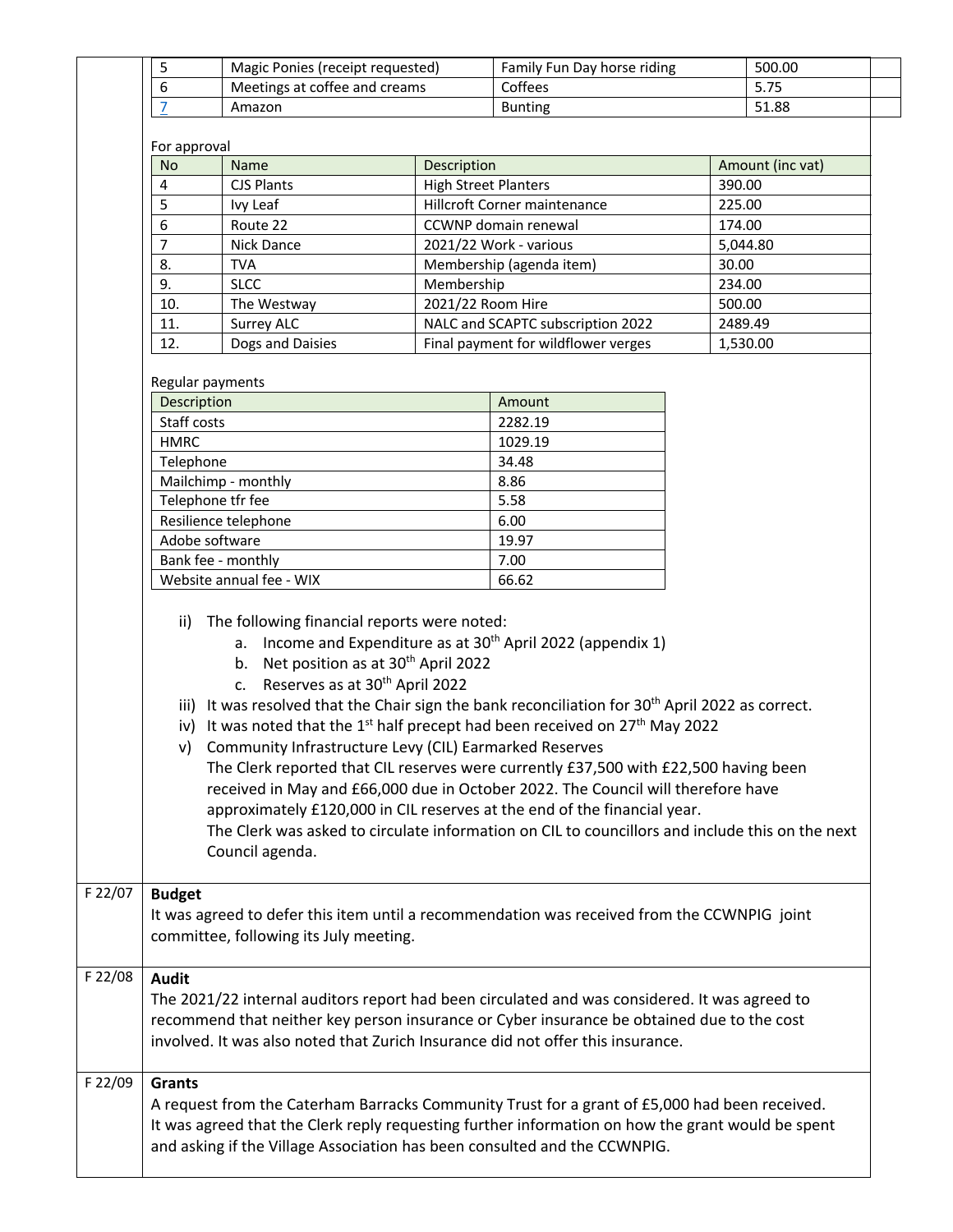| $F$ 22/10 | <b>Railings on Coulsdon Road</b><br>It was agreed to approve a recommendation from the Projects Committee that up to £4,000 be spent<br>from the Community Infrastructure Earmarked funds on refurbishment of the railings on Coulsdon<br>Road, subject to quotations obtained by Tandridge District Council being provided. |
|-----------|------------------------------------------------------------------------------------------------------------------------------------------------------------------------------------------------------------------------------------------------------------------------------------------------------------------------------|
| $F$ 22/11 | <b>Policies and Procedures</b>                                                                                                                                                                                                                                                                                               |
|           | It was agreed to include this on the next agenda.                                                                                                                                                                                                                                                                            |
| $F$ 22/12 | Members resolved that under the Public Bodies (Admission to the meetings) Act 1960, to exclude the<br>public and press from discussions concerning the following item that which relates to confidential staff<br>matters.                                                                                                   |
| $F$ 22/13 | <b>Staff Matters</b><br>It was noted that the Resilience Officer had resigned for personal reasons.                                                                                                                                                                                                                          |

The meeting closed at 8.05pm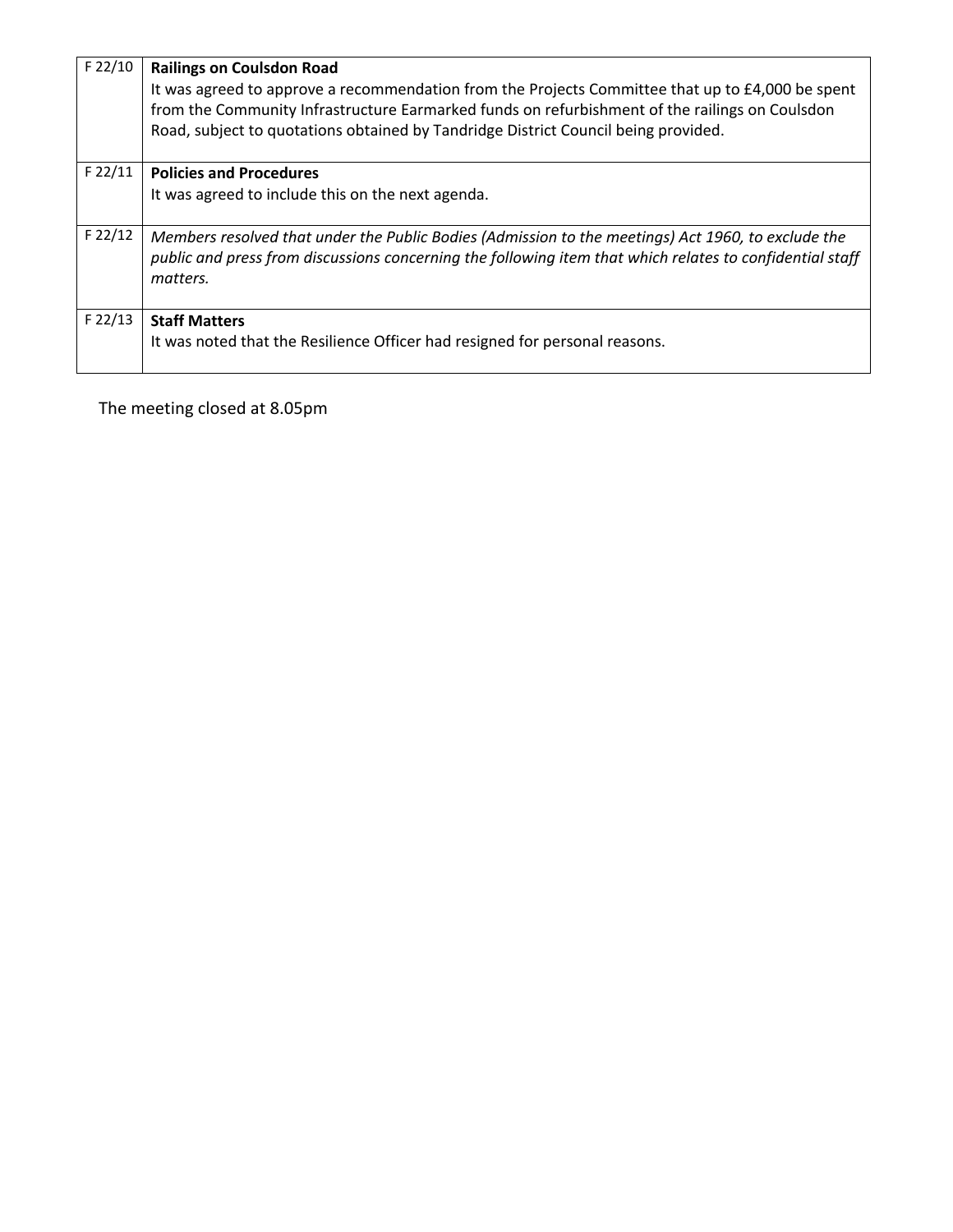# **Appendix 1**

# **Caterham on the Hill Parish Council**

#### **Summary of Receipts and Payments**

All Cost Centres and Codes

| Income     |                  |                 | <b>Receipts</b>    | <b>Payments</b> |        |          | <b>Net Position</b>       |  |
|------------|------------------|-----------------|--------------------|-----------------|--------|----------|---------------------------|--|
| Code Title |                  | <b>Budgeted</b> | Variance<br>Actual | <b>Budgeted</b> | Actual | Variance | +/- Under/over spend      |  |
|            | Precept          | 108,340.00      | $-108,340.00$      |                 |        |          | $-108,340.00$ $(-100\%)$  |  |
|            | 2 CIL            | 10,000.00       | $-10,000.00$       |                 |        |          | $-10,000.00$ ( $-100\%$ ) |  |
|            | 5 Other income   | 500.00          | $-500.00$          |                 |        |          | $-500.00$ $(-100\%)$      |  |
|            | 40 HMRC refund   |                 |                    |                 |        |          | (N/A)                     |  |
|            | <b>SUB TOTAL</b> | 118,840.00      | $-118,840.00$      |                 |        |          | $-118,840.00$ (-100%)     |  |

|            | Administration                    | <b>Receipts</b> |               |          | <b>Net Position</b> |               |           |                      |
|------------|-----------------------------------|-----------------|---------------|----------|---------------------|---------------|-----------|----------------------|
| Code Title |                                   | <b>Budgeted</b> | <b>Actual</b> | Variance | <b>Budgeted</b>     | <b>Actual</b> | Variance  | +/- Under/over spend |
|            | 6 Professional fees               |                 |               |          | 700.00              |               | 700.00    | 700.00 (100%)        |
|            | 7 Insurance                       |                 |               |          | 1,300.00            |               | 1,300.00  | 1,300.00 (100%)      |
|            | 8 Meeting room hire               |                 |               |          | 800.00              | 585.77        | 214.23    | 214.23 (26%)         |
|            | 9 Stationery                      |                 |               |          | 500.00              | 29.34         | 470.66    | 470.66 (94%)         |
| 10         | Telephone                         |                 |               |          | 400.00              | 13.52         | 386.48    | 386.48 (96%)         |
| 11         | Postage                           |                 |               |          | 50.00               |               | 50.00     | 50.00 (100%)         |
| 13         | Expenses - councillor             |                 |               |          | 200.00              |               | 200.00    | 200.00 (100%)        |
|            | 14 Salaries and NI                |                 |               |          | 24,000.00           | 1,940.19      | 22,059.81 | 22,059.81 (91%)      |
|            | 15 Pensions                       |                 |               |          | 3,600.00            | 238.00        | 3,362.00  | 3,362.00 (93%)       |
|            | 16 Training                       |                 |               |          | 500.00              |               | 500.00    | 500.00 (100%)        |
| 17         | Travel (Cllrs and Clerk)          |                 |               |          | 100.00              |               | 100.00    | 100.00 (100%)        |
|            | 34 Payroll Service                |                 |               |          | 300.00              |               | 300.00    | 300.00 (100%)        |
|            | 45 Subscriptions other            |                 |               |          | 200.00              | 30.00         | 170.00    | 170.00 (85%)         |
| 47         | <b>Bank Charges</b>               |                 |               |          | 120.00              | 8.26          | 111.74    | 111.74 (93%)         |
|            | 48 Scribe Accountancy Software    |                 |               |          | 600.00              |               | 600.00    | 600.00 (100%)        |
|            | 50 HMRC tax and NI                |                 |               |          | 12,000.00           | 1,206.15      | 10,793.85 | 10,793.85 (89%)      |
| 51         | Office costs (heat/light/broadban |                 |               |          | 500.00              |               | 500.00    | 500.00 (100%)        |
|            | <b>SUB TOTAL</b>                  |                 |               |          | 45,870.00           | 4,051.23      | 41,818.77 | 41,818.77 (91%)      |

| Projects   |                                   | <b>Receipts</b> |        |          | <b>Payments</b> |        |           | <b>Net Position</b>  |  |
|------------|-----------------------------------|-----------------|--------|----------|-----------------|--------|-----------|----------------------|--|
| Code Title |                                   | <b>Budgeted</b> | Actual | Variance | <b>Budgeted</b> | Actual | Variance  | +/- Under/over spend |  |
|            | 20 Christmas lights               |                 |        |          | 9,000.00        |        | 9,000.00  | 9,000.00 (100%)      |  |
|            | 21 Cedar Tree Lights and Memory 1 |                 |        |          | 1,000.00        |        | 1,000.00  | 1,000.00 (100%)      |  |
|            | 22 Allotment competition          |                 |        |          | 300.00          |        | 300.00    | 300.00 (100%)        |  |
|            | 23 Winter maintenance             |                 |        |          | 4,000.00        |        | 4,000.00  | 4,000.00 (100%)      |  |
|            | 24 Highways                       |                 |        |          | 5,000.00        |        | 5,000.00  | 5,000.00 (100%)      |  |
|            | 26 Resilience                     |                 |        |          | 4,000.00        | 6.00   | 3,994.00  | 3,994.00 (99%)       |  |
|            | 31 Library                        |                 |        |          | 1,000.00        |        | 1,000.00  | 1,000.00 (100%)      |  |
|            | 46 Noticeboards                   |                 |        |          | 2,800.00        |        | 2,800.00  | 2,800.00 (100%)      |  |
|            | 52 Events (Jubilee / Fun Day)     |                 |        |          | 5,000.00        | 193.00 | 4,807.00  | 4,807.00 (96%)       |  |
|            | <b>SUB TOTAL</b>                  |                 |        |          | 32,100.00       | 199.00 | 31,901.00 | 31,901.00 (99%)      |  |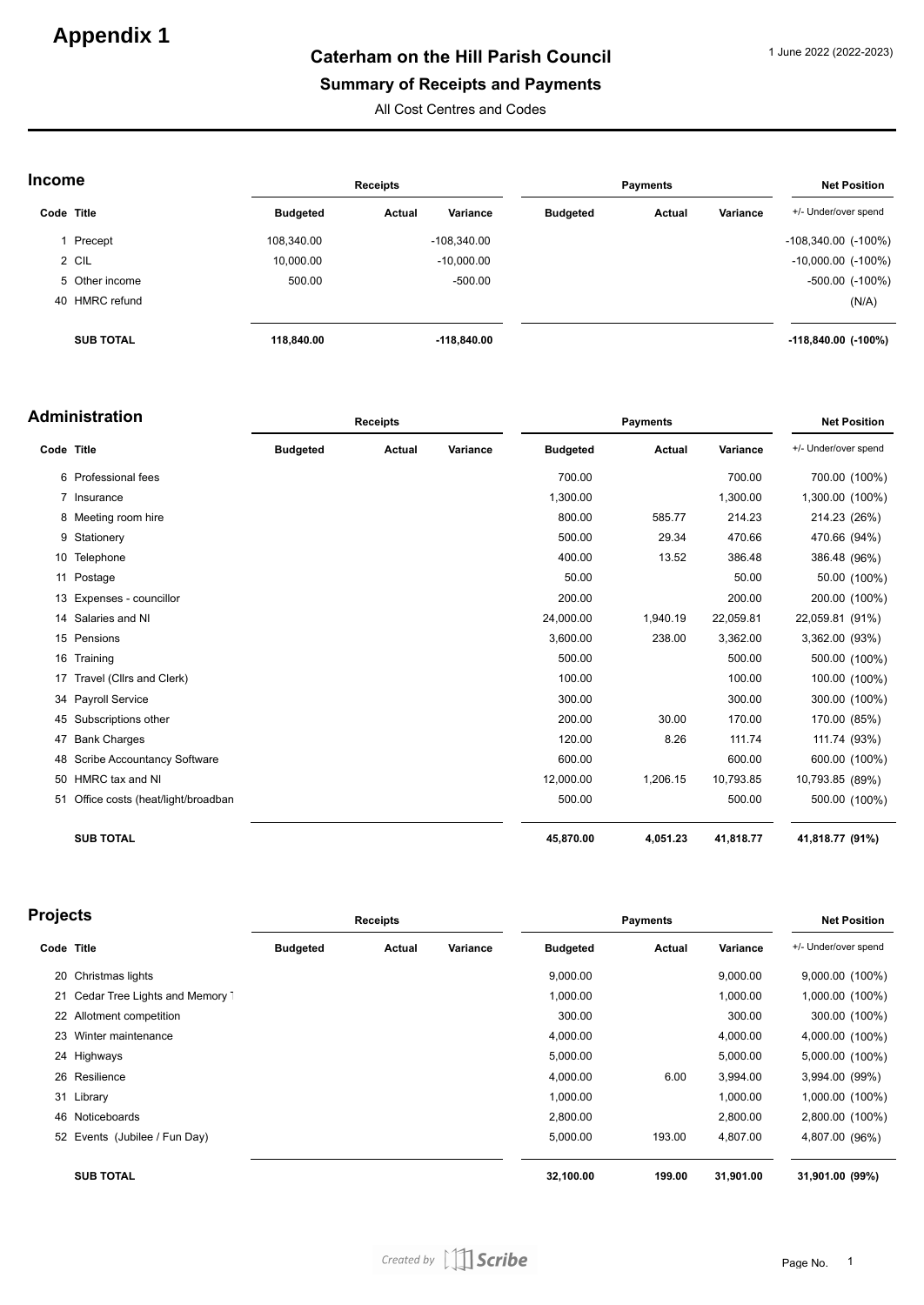# **Caterham on the Hill Parish Council**

# **Summary of Receipts and Payments**

All Cost Centres and Codes

|            | <b>Finance and General Purposes</b> | <b>Receipts</b> |        |          | <b>Payments</b> |          |           | <b>Net Position</b>  |  |
|------------|-------------------------------------|-----------------|--------|----------|-----------------|----------|-----------|----------------------|--|
| Code Title |                                     | <b>Budgeted</b> | Actual | Variance | <b>Budgeted</b> | Actual   | Variance  | +/- Under/over spend |  |
|            | 12 Technology support               |                 |        |          | 1,000.00        | 642.79   | 357.21    | 357.21 (35%)         |  |
|            | 30 Grants                           |                 |        |          | 10,000.00       |          | 10,000.00 | 10,000.00 (100%)     |  |
|            | 32 Website                          |                 |        |          | 600.00          |          | 600.00    | 600.00 (100%)        |  |
|            | 33 GDPR                             |                 |        |          | 150.00          |          | 150.00    | 150.00 (100%)        |  |
|            | 35 SALC / NALC subs                 |                 |        |          | 2,500.00        | 2,489.49 | 10.51     | 10.51 (0%)           |  |
|            | 36 Equipment                        |                 |        |          | 1,000.00        |          | 1,000.00  | 1,000.00 (100%)      |  |
|            | 37 Publicity / Newsletter           |                 |        |          | 2,000.00        |          | 2,000.00  | 2,000.00 (100%)      |  |
|            | 39 Elections                        |                 |        |          | 2,000.00        |          | 2,000.00  | 2,000.00 (100%)      |  |
|            | 42 SLCC Subs                        |                 |        |          | 300.00          |          | 300.00    | 300.00 (100%)        |  |
|            | 43 Community Governance Training    |                 |        |          | 3,000.00        |          | 3,000.00  | 3,000.00 (100%)      |  |
|            | 44 Microsoft 365                    |                 |        |          | 2,200.00        |          | 2,200.00  | 2,200.00 (100%)      |  |
|            | 54 Contingency                      |                 |        |          | 5,000.00        |          | 5,000.00  | 5,000.00 (100%)      |  |
|            | <b>SUB TOTAL</b>                    |                 |        |          | 29,750.00       | 3,132.28 | 26,617.72 | 26,617.72 (89%)      |  |

| <b>Earmarked Reserves</b> |                             |                 | <b>Receipts</b> |          |                 | <b>Payments</b> |          |                      |
|---------------------------|-----------------------------|-----------------|-----------------|----------|-----------------|-----------------|----------|----------------------|
| Code Title                |                             | <b>Budgeted</b> | Actual          | Variance | <b>Budgeted</b> | Actual          | Variance | +/- Under/over spend |
|                           | 25 Verges and hedge cutting |                 |                 |          | 4.000.00        | 1.544.90        | 2.455.10 | 2,455.10 (61%)       |
|                           | 57 Drainage Clearance       |                 |                 |          | 3,000.00        |                 | 3,000.00 | 3,000.00 (100%)      |
|                           | 58 Street Furniture         |                 |                 |          | 3.000.00        |                 | 3.000.00 | 3,000.00 (100%)      |
|                           | <b>SUB TOTAL</b>            |                 |                 |          | 10.000.00       | 1.544.90        | 8,455.10 | 8,455.10 (84%)       |

| <b>Environment</b> |                                 | <b>Receipts</b> |        | <b>Payments</b> |                 |               | <b>Net Position</b> |                      |
|--------------------|---------------------------------|-----------------|--------|-----------------|-----------------|---------------|---------------------|----------------------|
| Code Title         |                                 | <b>Budgeted</b> | Actual | Variance        | <b>Budgeted</b> | <b>Actual</b> | Variance            | +/- Under/over spend |
|                    | 18 Hanging baskets and planters |                 |        |                 | 3,500.00        | 555.00        | 2,945.00            | 2,945.00 (84%)       |
|                    | 19 Hillcroft Corner             |                 |        |                 | 400.00          | 225.00        | 175.00              | 175.00 (43%)         |
| 27                 | <b>Trees</b>                    |                 |        |                 | 4,600.00        | 2,234.00      | 2,366.00            | 2,366.00 (51%)       |
|                    | 53 Wildflowers                  |                 |        |                 | 5,000.00        | 2,000.00      | 3,000.00            | 3,000.00 (60%)       |
|                    | <b>SUB TOTAL</b>                |                 |        |                 | 13,500.00       | 5.014.00      | 8,486.00            | 8,486.00 (62%)       |

| <b>CCWNPIG</b> | <b>Receipts</b><br><b>Payments</b> |                 | <b>Net Position</b> |          |                 |        |           |                      |
|----------------|------------------------------------|-----------------|---------------------|----------|-----------------|--------|-----------|----------------------|
| Code Title     |                                    | <b>Budgeted</b> | Actual              | Variance | <b>Budgeted</b> | Actual | Variance  | +/- Under/over spend |
|                | 56 Website                         |                 |                     |          |                 | 145.00 | $-145.00$ | $-145.00$ (N/A)      |
|                | <b>SUB TOTAL</b>                   |                 |                     |          |                 | 145.00 | $-145.00$ | $-145.00$ (N/A)      |